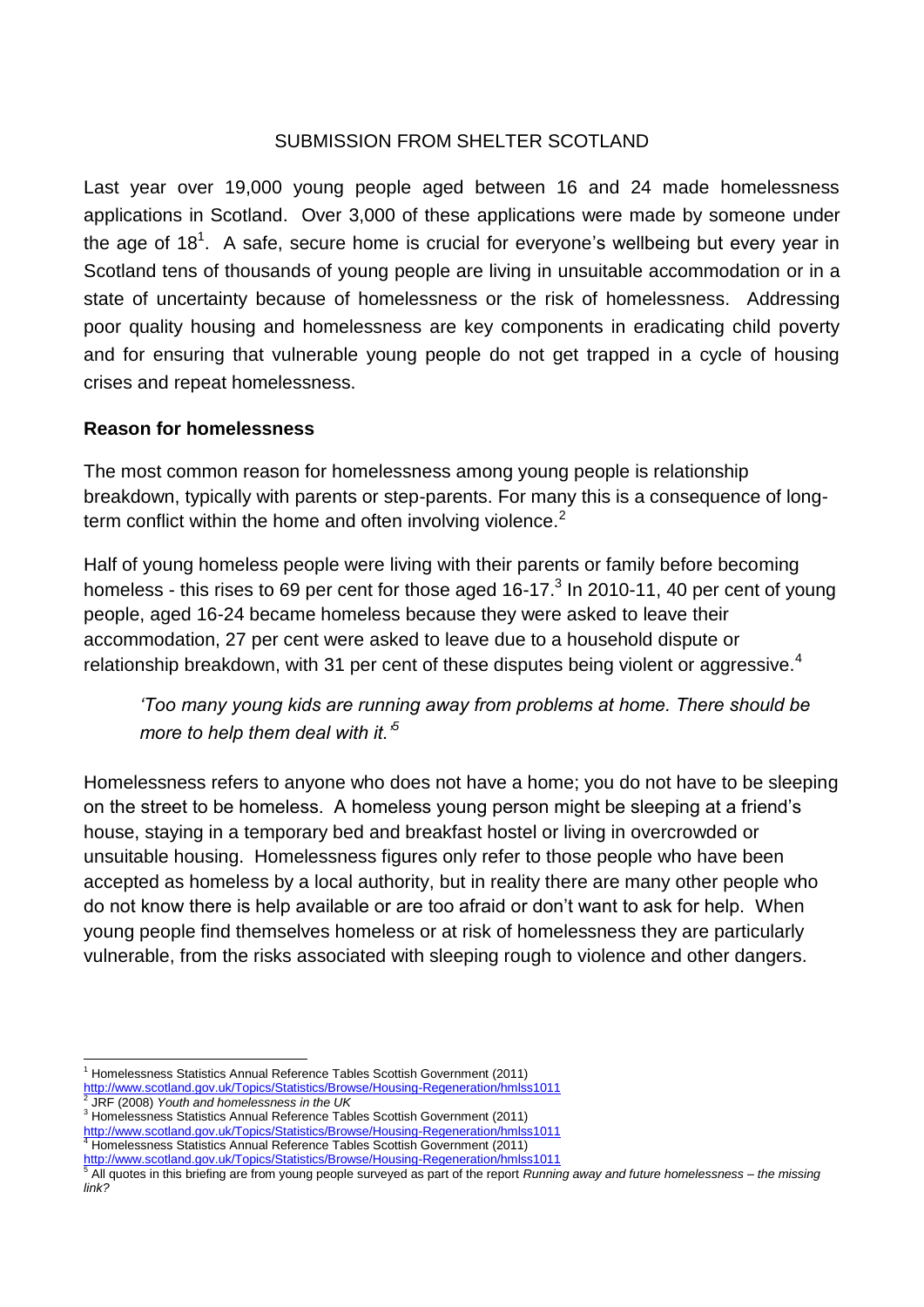*'I was too stressed out as my Gran died when I was in care which made me worse and it went on to offending, fighting, taking drugs and drinking alcohol from 9 years old.'*

Homelessness compounds a number of the problems faced by young people. This is particularly evident with mental health problems and/or the onset of (or exacerbation of existing) substance misuse problems. There is particularly strong evidence that homelessness impedes young people's participation in employment, education or training<sup>6</sup> which in turn can impact significantly on all areas of a young person's life and wellbeing.

There tends to be a view that the majority of homeless young people are men when in fact if you consider homeless young people who have children then most households are headed up by a woman. More than half (56 per cent) of young homeless households are headed by a woman. This is illustrated in figure 1 which also shows that most homeless young people are single (66 per cent), 21 per cent are lone parents and 5 per cent are young couples with children.





### **Young runaways and homelessness**

Shelter Scotland recently conducted research into the links between young runaways and later instances of youth homelessness<sup>7</sup>. This research showed clearly that young people who run away before they are 16 are consistently identified as being at high risk of homelessness and having housing problems in later life. The findings highlight that the vast majority of young homeless people (84 per cent) had also run away overnight from home or care when they were under 16. $8$  Many had run away more than once, and as part of this

<sup>-</sup>6 Joseph Rowntree Foundation (2008) *Youth and homelessness in the UK*

<sup>7</sup> Research report: *Running away and future homelessness – the missing link?* (April 2011)

[http://scotland.shelter.org.uk/\\_\\_data/assets/pdf\\_file/0019/348013/Running\\_away\\_and\\_future\\_homelessness\\_FINAL.pdf](http://scotland.shelter.org.uk/__data/assets/pdf_file/0019/348013/Running_away_and_future_homelessness_FINAL.pdf)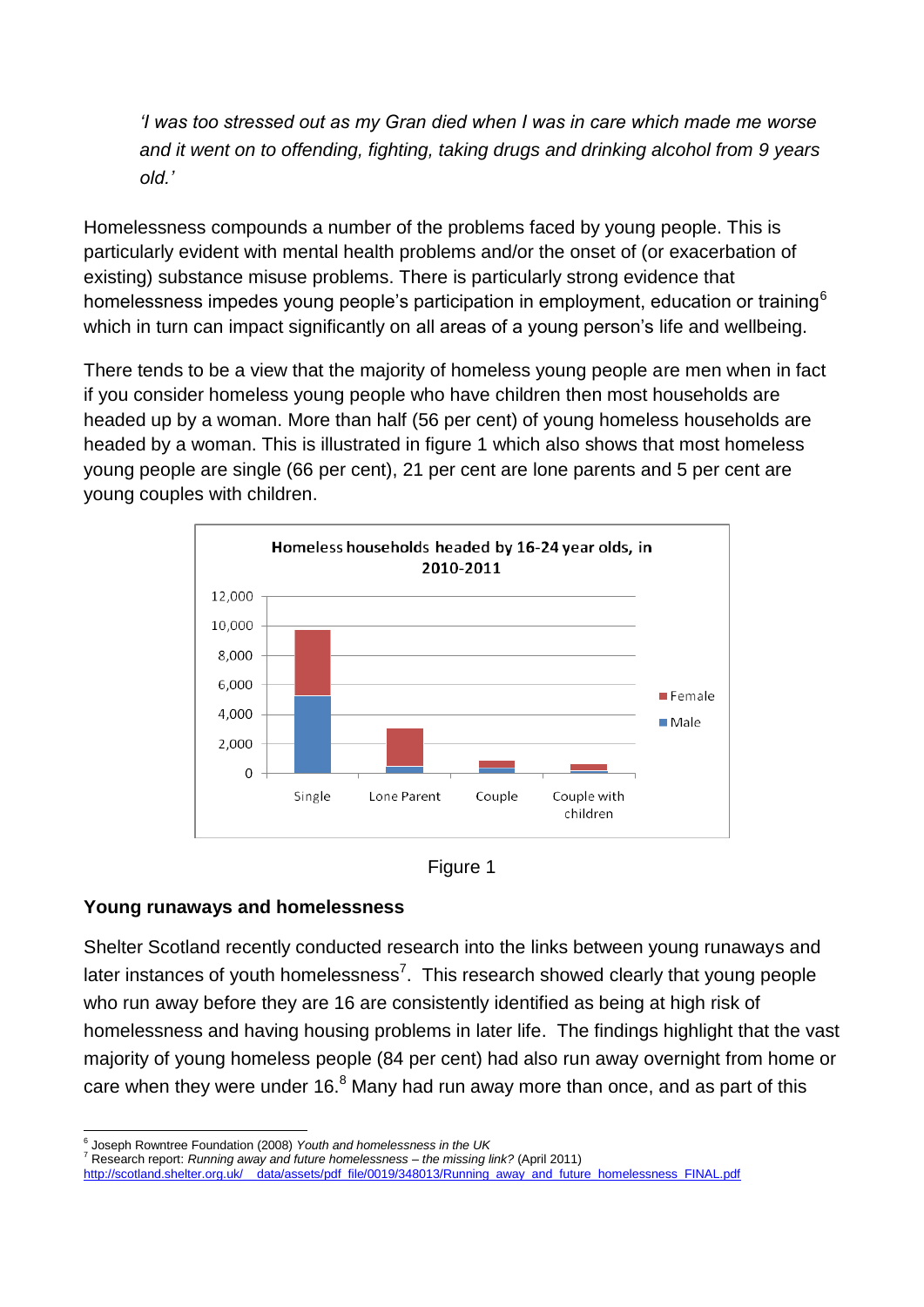experience they had often slept rough and sometimes stayed away from home for more than four weeks. This research suggests that any focus on preventing homelessness needs to tackle the issues faced by young runaways and put resources into early intervention for those under the age of 16.

### **Young people leaving care and homelessness**

Despite efforts to reform the system for children and young people in care or leaving care, there are estimates that a third of homeless people were formerly in care.<sup>9</sup> Of those young people eligible for aftercare services in Scotland on 31 July 2010, 14 percent (538 young people) had experienced one or more episodes of homelessness. <sup>10</sup> On this date, 135 of the young people were staying in homeless accommodation. This is likely to be an under estimate since 35 per cent of young people who were eligible for an after care service were not, for various reasons, receiving this service.

In 2010/11 over 2,500 homelessness applications (5 per cent) were made by people leaving care, hospital or prison. Although not all of these will be young people, many of them will be, and regardless of the age, better through-care and support should be in place to ensure people do not immediately fall into housing crisis when leaving care or other institutions.

## **What needs to happen**

While the causes and consequences of youth homelessness are often complex, there are a number of preventative measures that can be taken to try and identify young people at risk of homelessness or to help those who are facing a housing crisis avoid repeat homelessness. Although there has been a small reduction in the numbers of young people who are homeless in the past year, there is still more that can and should be done to ensure that the right help, support and interventions are available to help young people avoid homelessness.

# **Housing Support**

A key part of homelessness prevention is housing support to help people sustain their tenancies. Social landlords should be offering pre-tenancy and ongoing housing support to all tenants but specifically young people at the start of any tenancy to ensure they know their rights and can manage their responsibilities. This could be anything from basic budgeting and money management advice, through to more complex support delivered through a number of agencies. A duty for social landlords to provide support to those homeless people who need it was passed as part of the Housing (Scotland) Act 2010 nearly 18 months ago.

 9 The Centre for Social Justice (2008) *Couldn't Care Less: A policy report from the Children in Care Working Group*, September. <sup>10</sup> Scottish Government (2011) *Statistics Publication Notice: Health and Care Series: Children Looked After Statistics 2009-10,* 

*CLAS2009-10 - Additional Tables, 23* February.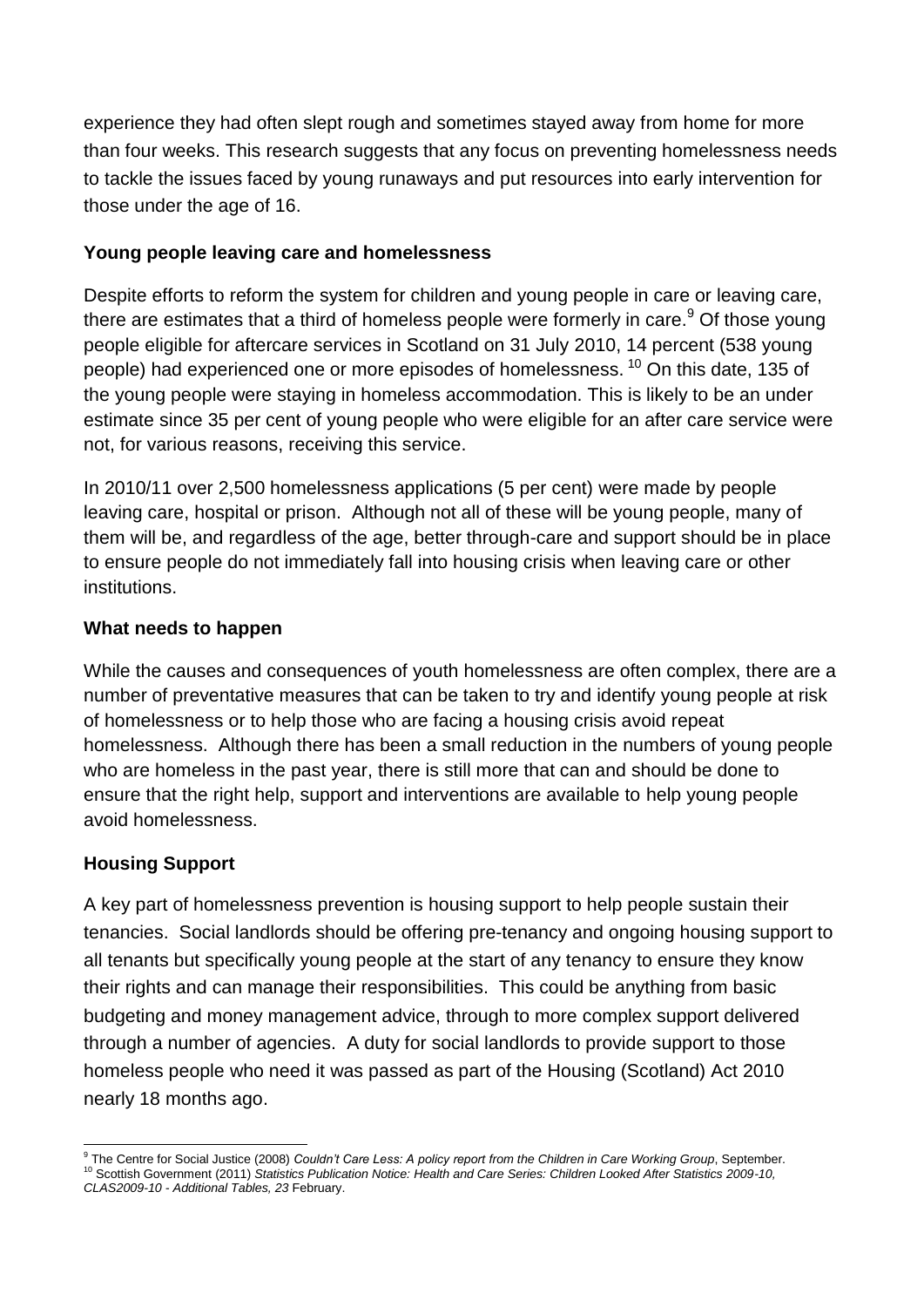• This legislation must be commenced as soon as possible with accompanying guidance to ensure that the support needs of homeless applicants are met to help to avoid cycles of failed tenancies and repeat homelessness.

### **More good quality affordable housing**

To allow young people and families with children to thrive, more high quality housing in areas where they want to live, needs to be built. There are currently more than 3,500 households with children in temporary accommodation waiting for a settled home.

• Improved quality of temporary accommodation should be prioritised by embedding minimum standards for all temporary accommodation as set out in Shelter Scotland & CIH Scotland's *Guidance on Standards for Temporary Accommodation<sup>11</sup> .*

## **Early intervention/prevention**

The best way to help people to avoid the stress and damage caused by homelessness is by preventing it in the first place. Early interventions to tackle homelessness should begin with working with children and families. Shelter Scotland has received funding for the Safe & Sound project based in Tayside, which was developed in response to evidence that family breakdown is a key trigger for youth homelessness – children who have run away from home before they are 16 are much more likely to be homeless as young adults. The new approach we are taking with Safe & Sound is therefore threefold: mediation between young people and their families to manage and resolve conflict; support in setting up home independently for those people who are unable to return to the family following mediation; and work to strengthen the whole family to avoid a recurrence of the same issues with younger siblings.

### **Partnership working**

Although local authorities have legislative duties to certain groups including care leavers, children under the age of 16 and unintentionally homeless applicants (and others), councils must continue to work in partnership with other statutory bodies, voluntary organisations and other social landlords to try and prevent homelessness wherever possible and to respond effectively when it does happen. This means ensuring that housing services are joined up with education, health, social work and employment services to ensure young people get the advice and support they need to move on from housing crisis.

<sup>-</sup><sup>11</sup> Guidance on Standards for Temporary Accommodation (Jan 2011)

[http://scotland.shelter.org.uk/professional\\_resources/policy\\_library/policy\\_library\\_folder/temporary\\_accommodation\\_guidance](http://scotland.shelter.org.uk/professional_resources/policy_library/policy_library_folder/temporary_accommodation_guidance)